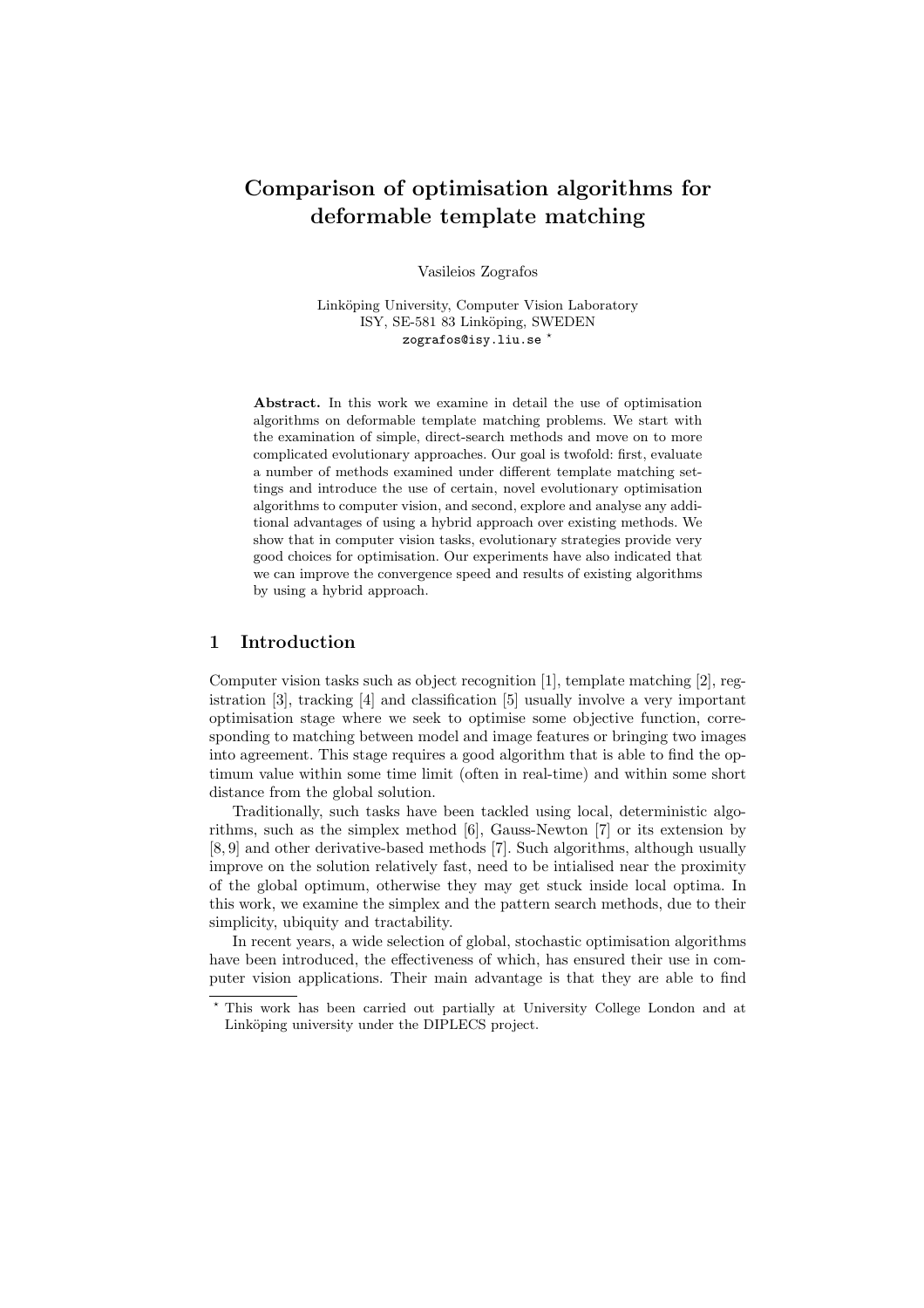the optimum value without the need for good initialisation, but on the other hand require considerable parameter adjustment, which in some cases is not an intuitive or straightforward process. In addition they tend to be slow, since they require a higher number of function evaluations (NFEs).

This paper is organised as follows: in section 2 we present a selection of traditional local, algorithms, followed by the global approaches in section 3. In section 4 we explain our test methodology on the different datasets, including a set of 2-D test functions and real-image data of varying complexity. Section 5 includes an analysis of our experimental results for each algorithm, followed by an introduction to hybrid optimisation. We conclude with section 6.

# 2 Local methods

We consider two local optimisation methods that are well known and used in computer vision and many other scientific fields. These are the *downhill simplex* and the pattern search methods. A simplex is a polytope of  $N+1$  vertices in N dimensions, which is allowed to take a series of steps, most notably the *reflection*, where the vertex with the worst function value is projected through the opposite face of the simplex to a hopefully better point. The simplex may also *expand* or contract or change its direction by rotation when no more improvements can be made. Simplex evaluations do not require calculation of function derivatives but the simplex must be initialised with  $N+1$  points. This can be rather costly, but it still remains a very good solution when we need something working quickly for a problem with small computational overhead. We introduced two small yet



Fig. 1. Common test scenarios: Simple scene with constant background (a), moderate scene with background model available (b) and complex scene without background model (c). Their respective translation error surfaces are shown in  $(d)$ , (e) and  $(f)$ .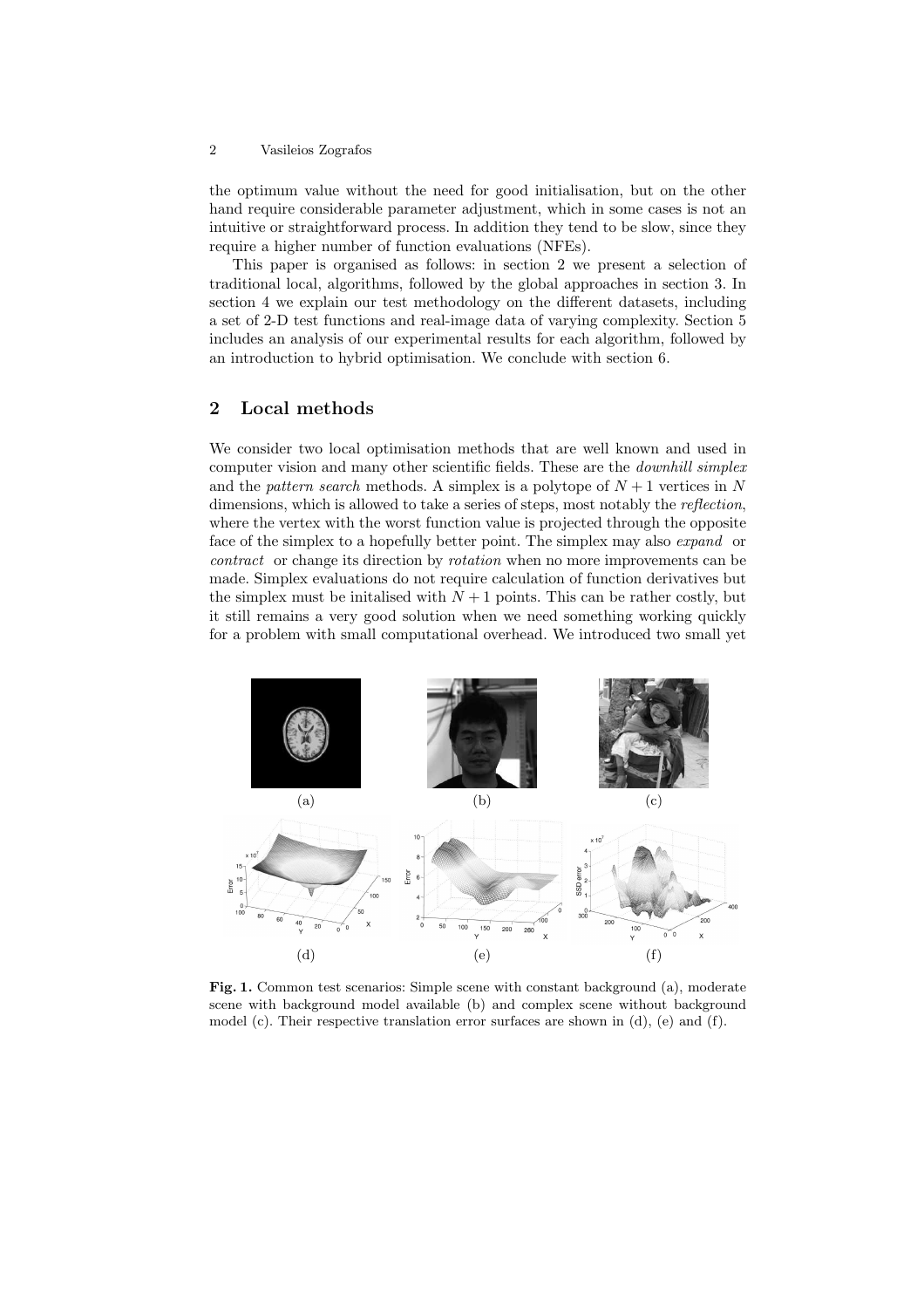significant modifications to the basic algorithm [6], in order to deal with local minima. The first was the ability for the simplex to restart by generating  $N$ random unit vectors at distance  $\lambda$  from the current minimum, whenever its progress stalled. Furthermore, we gradually reduced the distance  $\lambda$  based on the number of function evaluations using a "cooling" schedule similar to Simulated Annealing [10].

Pattern search algorithms [11] conduct a series of exploratory moves around the current point, sampling the objective function in search of a new point *(trial*) point) with a lower function value. The set of neighbourhood points sampled at every iteration is called a mesh, which is formed by adding the current point to a scalar multiple of a fixed set of vectors called the pattern and which itself is independent of the objective function. If the algorithm finds a new point in the mesh that has a lower function value than the current point, then the new point becomes the current point at the next step of the algorithm.

# 3 Global methods

In this section we introduce certain novel optimisation methods, specifically differential evolution and SOMA, together with a more traditional, generic Genetic Algorithm. Our aim is to determine whether or not stochastic, global algorithms are more effective in overcoming the typical convergence shortcomings associated with the aforementioned local methods, but also if these two new approaches are better suited than traditional genetic algorithms to computer vision problems.

A genetic algorithm (GA) [12] belongs to a particular class of optimisation methods based on the principles of evolutionary biology. Almost all GAs follow the basic stages of: initialisation, selection, reproduction (crossover, mutation) and termination. GAs have been applied to the solution of a variety of problems in computer vision, such as feature selection [13], face detection [14] and object recognition [15]. Additionally, they have been shown [16] to perform well in problems involving large search spaces due to their ability in locating goodenough solutions very early in the optimisation process.

Differential evolution (DE) [17] is an evolutionary population-based optimisation algorithm that is capable of handling non-differentiable, nonlinear and multi-modal objective functions, with any mixture of discrete, integer and continuous parameters. DE works by adding the weighted difference between two randomly chosen population vectors to a third vector and the fitness result is

|        | Simplex                                           | P. Search | IGA.                                                                                                           | IDE.                          | <b>SOMA</b> |
|--------|---------------------------------------------------|-----------|----------------------------------------------------------------------------------------------------------------|-------------------------------|-------------|
| Sphere | <b>26.</b> 3.09E-5 [81, 0]                        |           | $ 4600, 1.62E-5 1600, 6.44E-5 1302, 9.5E-5 $                                                                   |                               |             |
|        | Rosenbrock 70, 8.09E-5 89, 0                      |           | $10^4$ , 1.1E-2 2800, 6.59E-5 $10^4$ , 1.34E-2                                                                 |                               |             |
|        |                                                   |           | Griewank's $\left[10^3, 7.93E-3\right]10^3, 7.39E-3\right]8300, 4.85E-5\left[2100, 9.24E-5\right]10^4, 7.4E-3$ |                               |             |
|        | Rastrigin's [516, 2.28E-5 $ 81, 0 $               |           | $10^4, 6.45E-4$                                                                                                | 2300, 9.92E-5   4570, 1.57E-5 |             |
|        | Camel-back 30, 3.0E-5 169, 3.0E-5 $10^4$ , 4.9E-4 |           |                                                                                                                | $ 1900, 1.0E-4 $ $ 2651, 0$   |             |

Table 1. Comparative results from the 2-D test functions using all the algorithms.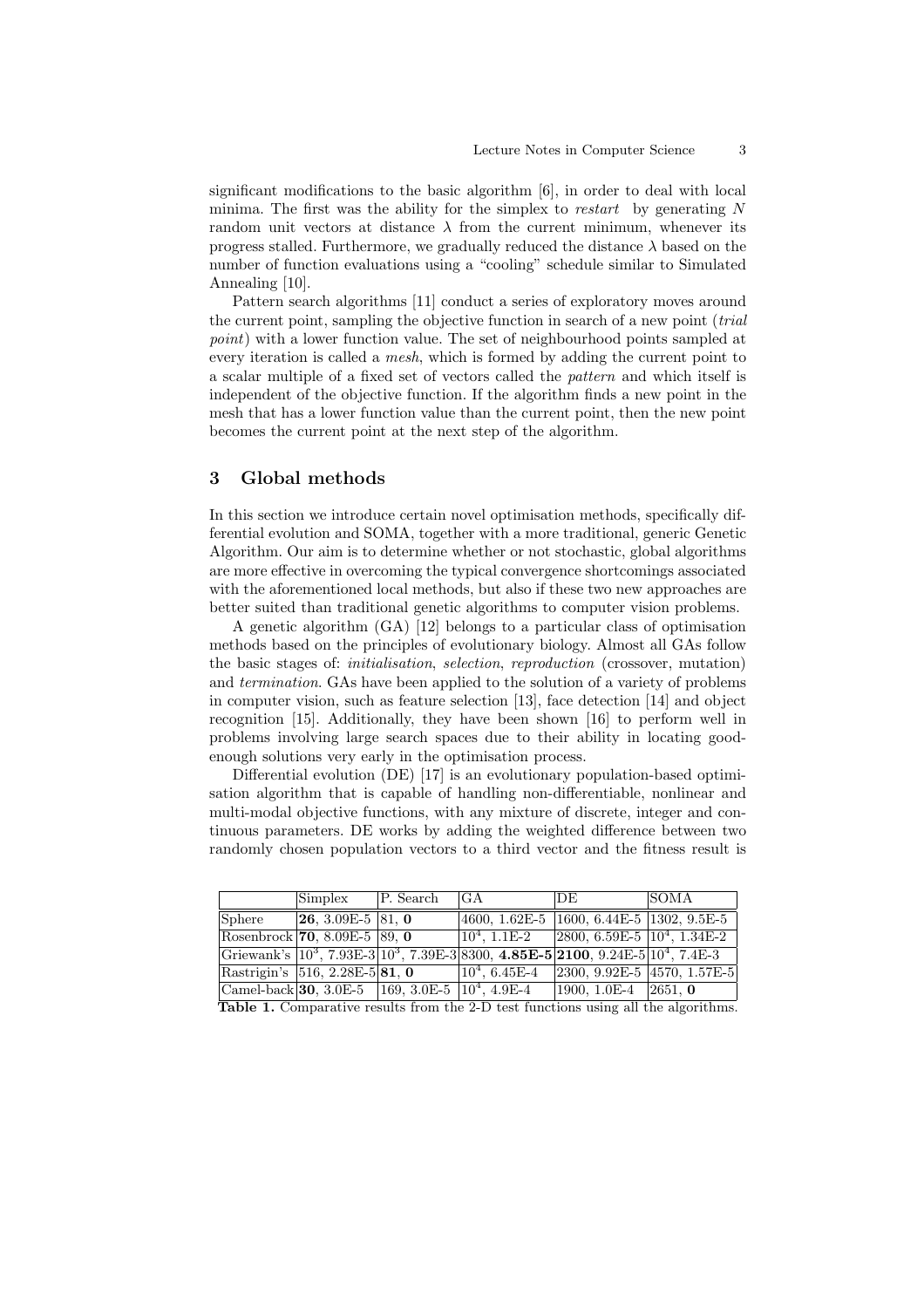compared with an individual from the current population. In this way, no separate probability distribution is required for the perturbation step and DE is completely self-organising. DE has been used successfully in a variety of engineering tasks.

Finally, we examine the Self-Organizing Migrating Algorithm or SOMA, a stochastic optimization algorithm that is modelled on the social behaviour of co-operating intelligent individuals and was chosen because of its proven ability to converge towards the global optimum [18]. SOMA maintains a population of candidate solutions. In every iteration, the whole population is evaluated and the individual with the highest fitness (or lower error value) is designated as the leader. The remaining individuals will "migrate" towards the leader, that is, travel in the solution space at the direction of the fittest individual.

# 4 Experimental domain

Our task now is to compare these different strategies against a set of 2-D, analytic functions and real-image data. The aim is to determine the general properties of each of the optimisation algorithms and understand some details about their parameter settings. We may then use this information and apply the same algorithms in a template matching problem and see how they compare in more realistic circumstances.

## 4.1 2-D test functions

These functions are designed to test against universal properties of optimisation algorithms and give us an overall understanding of each method's strengths and weaknesses and possible parameter choices, before moving on to template matching specific datasets and experimentation. The original inspiration was the work of [19], but with a few modifications, which include: the sphere model,  $f(x_i) = \sum x_i^2$ , a smooth, unimodal, symmetric, convex function used to measure the general efficiency of an optimisation algorithm.

*Rosenbrock's* function,  $f(x_i) = \sum [(1 - x_i)^2 + 100(x_{i+1} - x_i^2)^2]$ , which has a single global minimum inside a long, parabolic-shaped flat valley. Algorithms that are not able to discover good directions underperform in this problem by oscillating around the minimum.

The six-hump camel-back function,  $f(x, y) = (4 - 2.1x^2 + \frac{x^4}{3})$  $\frac{x^4}{3}$ ) $x^2 + xy + (-4 +$  $(4y^2)y^2$  which has a wide and approximately flat plateau and a number of local minima. In addition, it has two, equally important global minima. Unless an algorithm is equipped to handle variable step sizes, then it is likely to get stuck in one of the flat regions.

Rastrigin's function  $f(x_i) = 10n + \sum_{i=1}^{n} (x_i^2 - 10\cos(2\pi x_i))$  and the slightly more difficult *Griewank's* function  $f(x) = \sum_{n=0}^{\infty} \frac{x_i^2}{4000} - \prod_{n=0}^{\infty} \cos(\frac{x_i}{\sqrt{i}}) + 1$ . Both have a cosine modulation part that simulates the effects of noise (multiple modes), and are designed to test whether an algorithm can consistently jump out of local minima.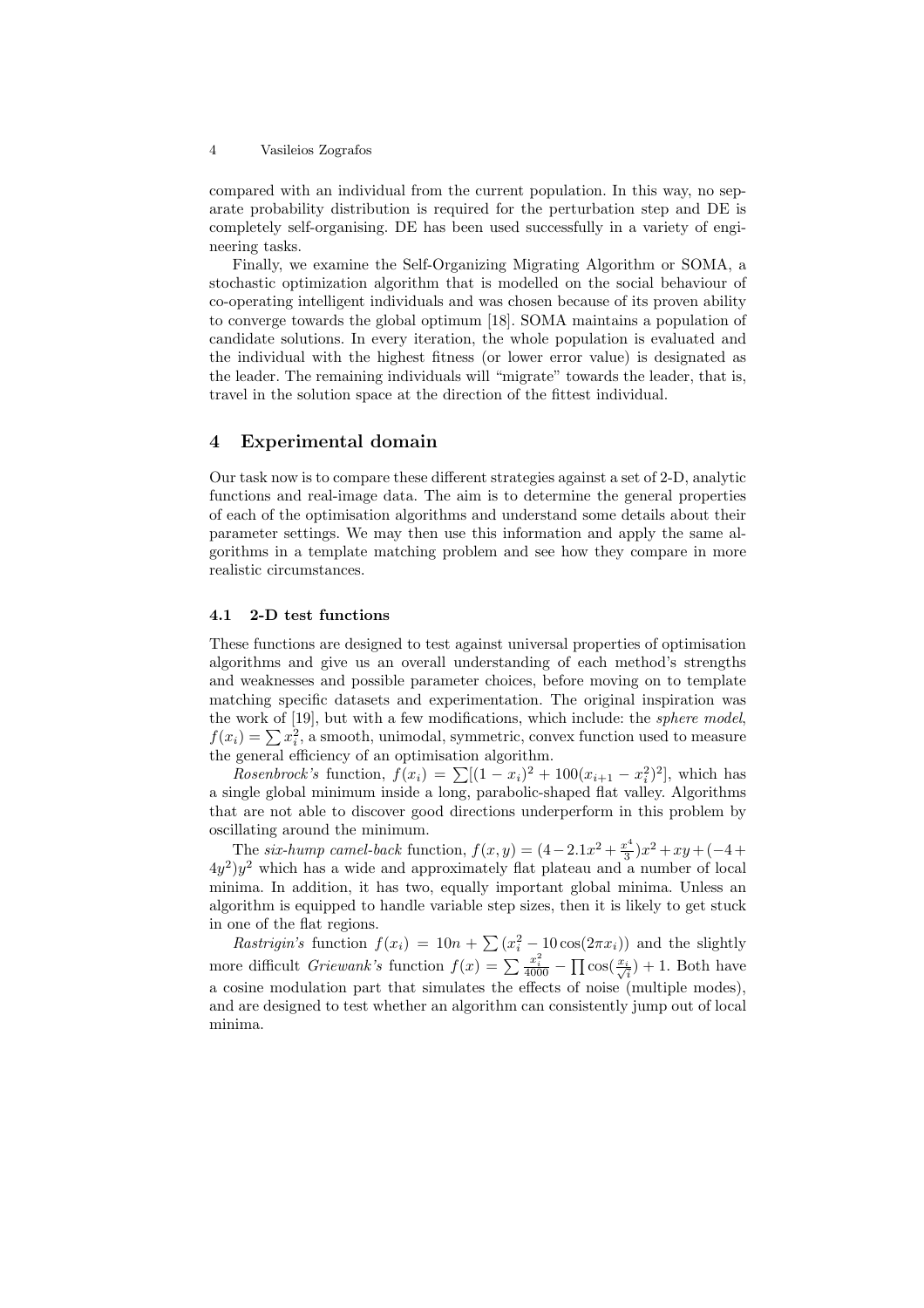#### 4.2 Real-image template matching

In this section we propose more detailed experiments relevant to computer vision by examining deformable template matching, since it is a generic scenario that might be applied to many different areas in the field. Template matching can be expressed as the task of searching for the parameters  $\xi$  of a transformation T that will bring the model template  $F_0$  into agreement with an image I. The transformation  $T$ , for 2-D problems, is usually an affine transformation with 6 parameters. In mathematical terms this is defined as a minimisation problem:

$$
\min_{\xi} S = \sum_{x,y} g(I(x,y), TF_0(x,y)),
$$
\n(1)

where  $g(.,.)$  is some dissimilarity metric and the sum is over all the features in the template, in this case pixels. When  $g$  is chosen as the sum of squared differences (SSD) dissimilarity metric, (1) produces specific error surfaces which have been examined in previous work by [20] with well known properties. For ease of analysis and visualisation we consider the transformation parameters as independent with the following parameterisation:  $T = SRU_x + D$ , that is a 2-D translation D, anisotropic scaling S and 1-D rotation R and shear  $U_x$ .

Of particular interest to us is the translation transform, because it contains the majority of problems for optimisation algorithms. This is due to the fact that, in general, a change in translation will move the model away from the object and on to the background region where unknown data and thus more noisy peaks in the error surface exist. Furthermore, the translation surface may vary depending on the type of template model  $F_0$  and scene image I we use. For example, if we consider the object of interest in front of a constant background (see Fig.  $1(a)$ ), then the translation space (assuming all other transformation parameters are optimally set) is a simple convex surface (Fig.  $1(d)$ ). This is considered to be a relatively easy scenario of a computer vision optimisation problem and it is mostly encountered in controlled environments (e.g. assembly line visual inspection, medical image registration and so on).

A second possibility, is for the scene image I background to be substantially more complex (see Fig. 1(b)) with non-trivial structure and noise existent. In this case, our template model  $F_0$  may be more elaborate also, composed of a full foreground and background model. As such, we either have to know what the background is [21], build a very simple model [20], or have a statistical model of what it is expected to be like [22]. The result will be a translation error surface as in  $(Fig. 1(e))$ , which constitutes a moderate optimisation problem, with most global algorithms and a number of local methods under good initialisation, expected to converge to the correct minimum.

Finally, we have the hardest case, where considerable structure and noise exist in the scene image background, but a model of the latter is not available (see Fig. 1(c)). The optimisation difficulty in this scenario is apparent in the complexity of the produced 2-D translation error surface  $(Fig. 1(f))$ , and all local optimisation methods not initialised in close proximity to the global minimum are expected to fail, while most global methods will converge with great difficulty and after many iterations.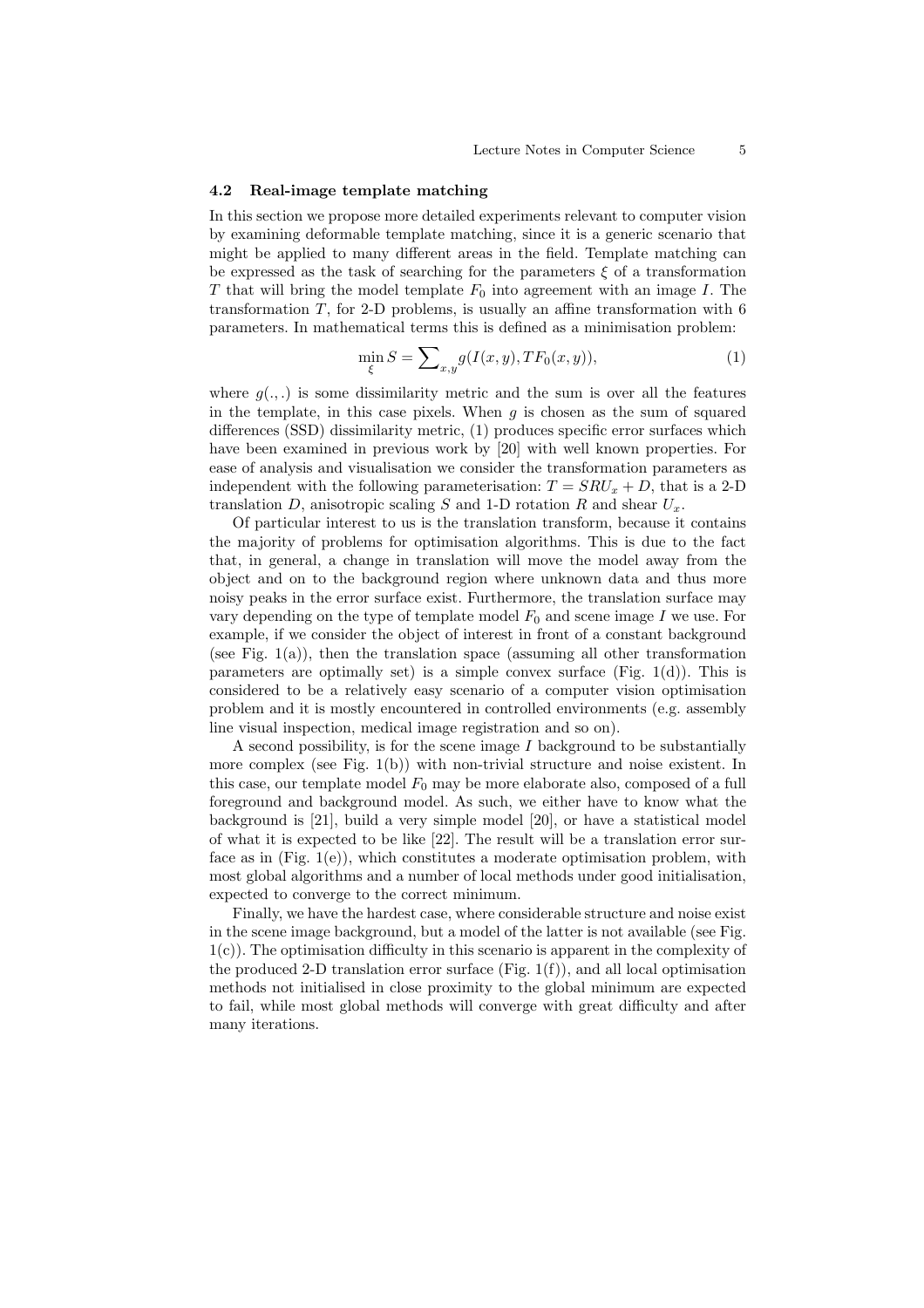Regarding the remaining error spaces, we would like to draw attention to the irregularities of the 2-D scale space previously examined in [23]. Finally, the rotation and shear spaces can be easily minimised, even though for the rotation space there may be a number of local minima at angle intervals of  $\pm \pi/2$ , depending on the rotation symmetrical properties of the object.

# 5 Experiments: methods and results

We now present the experimental methods for each dataset, the algorithm configurations and the comparative results from which we aim to draw certain conclusions about the fitness and efficiency of each strategy in relation to the typical computer vision scenario.

#### 5.1 Set 1: 2-D test functions

We used the total NFEs as a general and independent, quantitative measurement for comparing different algorithms. Convergence was defined as a recovered error minimum no greater than  $\tau = 10^{-4}$  of the known global solution, and inside the allocated optimisation budget (1000 NFEs for local methods and 10000 NFEs for global methods). Additionally, we tried to use similar initialisation criteria for every method, in order to make intra-category comparison easier. For stochastic approaches, we carried out 5 test runs per function and averaged the results.

The initialisation settings for each method where: Simplex initial triangle  $[(5,5),(5,0),(-5,-5)]$ ; **Pattern Search** starting point  $(4,5)$  and polling of the mesh points at each iteration using the *positivebasis2N* [11] method; **GA** population generated from  $U([-5,5])$  and using a *stochastic uniform* selection and *scattered*  $\emph{cross-over reproduction functions [12]; **DE** population limit=100, maximum it$ erations=100, F=0.8, and CR=0.5 [17]. The Best1Bin strategy was also chosen and the algorithm was initialised inside the soft boundaries [-5,5]; Finally, for SOMA step=0.11, pathLength=2, prt=0.1, migrations=50 and populationsize=10, which approximates to  $10000 \text{NFEs}$ . The best strategy, was the *all-to*one randomly [18] and the algorithm was initialised inside the hard boundary [-5,5]. The combined output for all methods is shown in Table 1. The first number in each column corresponds to the average NFEs for this method, while the second is the absolute difference between the global and recovered minima. The bold figures represent the best performing algorithm for each function.

As we can see, the Simplex performs rather well with very low required NFEs. It can also cope well with flat region uncertainties due to its expanding/contracting nature, and negotiate moderately noisy surfaces (Rastrigin's) albeit with a high NFEs. This is not the case however when numerous local minima exist (Griewank's) even if the available NFEs are increased. The pattern search method requires more NFEs than the Simplex indicating that it is not so efficient nor can it discover good directions. It did however find the exact location of the global minimum in most cases and managed to deal with moderate noise much more efficiently than the Simplex. Regarding flat regions, its fixed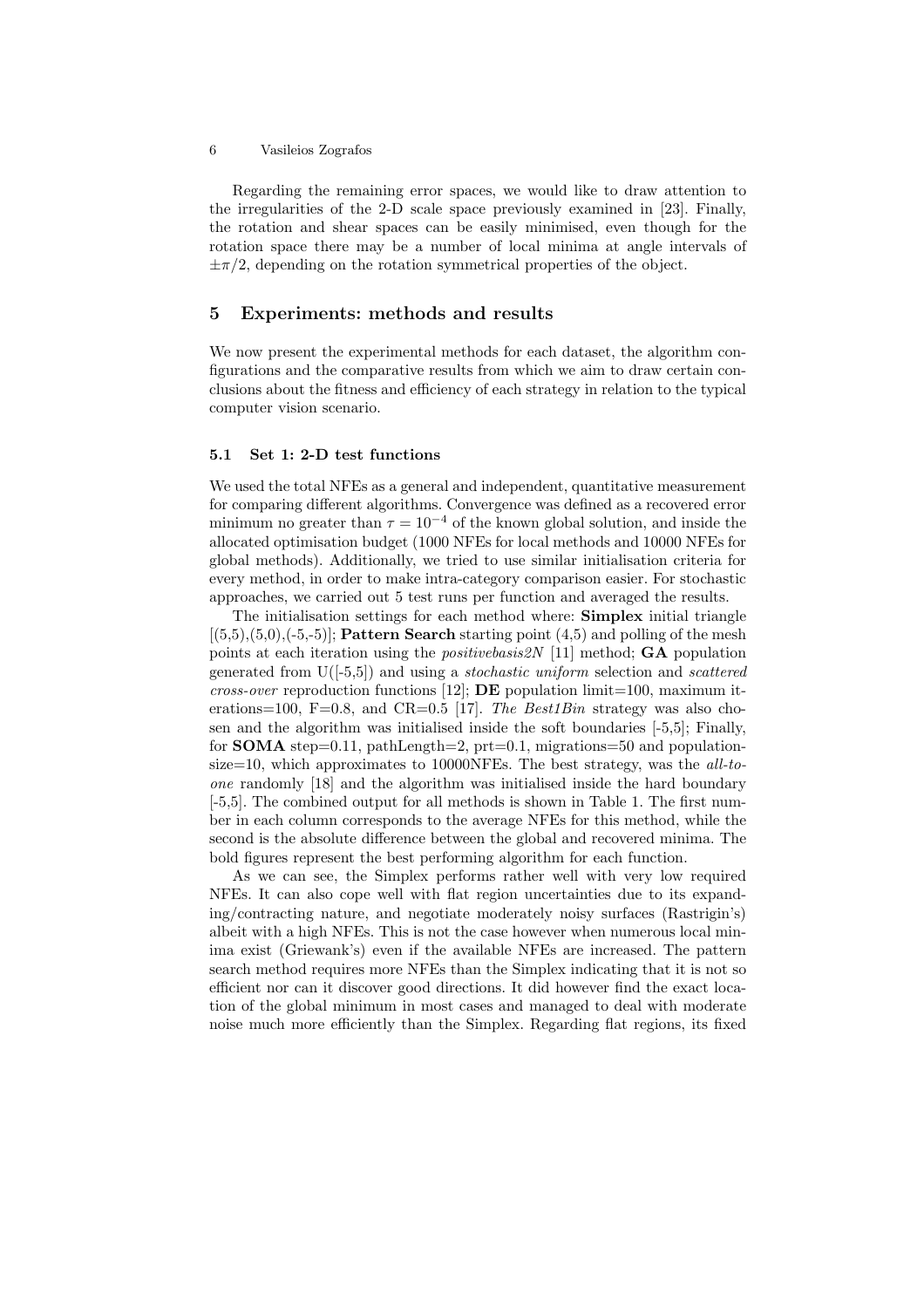mesh expansion and contraction factors were not very adequate in cases where there was no information about the current function estimate. The GA is the worst algorithm and fails to converge below the 10<sup>-4</sup> threshold for NFEs=10000. Nevertheless, it can cope well with noise the majority of times and thus it is best suited for difficult problems with inexpensive function cost where a high NFEs would be justified. DE is the best across most functions and is generally more efficient than both GA and SOMA. It does also succeed in solving Griewank's function (80% of times), which as we have already seen is particularly problematic for all optimisaiton algorithms so far. Finally, SOMA performs somewhere between GA and DE, is quite efficient for simple test functions and can deal with a moderate amount of noise (not Griewank's function though), also allowing for flat surface uncertainty with a varying step length when improvement stalls. However, it is not good in determining good search directions since it was not able to converge in the Rosenbrock's function, although it did come close.

What these tests have demonstrated is that the reducing-step restarting Simplex and the DE algorithms were the best performing from the local and global methods respectively. Before we can draw any broader conclusions however, we need to perform more rigorous tests on real-image data.

### 5.2 Set 2: Real-image template matching

We shall further analyse the fitness of each of the examined optimisation algorithms by performing more detailed tests with the 3 real-image datasets previously seen (easy, moderate and hard) using the objective function in (1). We define convergence in this context as the ability to recover a model configuration within some Euclidean distance threshold from the known optimum. We could have also used the minimum value of (1) to determine convergence, but in this case and especially when using a SSD dissimilarity metric, it is quite possible to find an invalid model configuration with an error value that is lower or equal to the global minimum, as discussed in [23]. As such, the threshold boundaries were defined as follows: translation  $t_x, t_y = 5$ , scale  $s_x, s_y = 0.1$ , rotation  $\theta = 10^0$ , and shear  $\phi = 5^0$ . Any configuration within these limits from the known global

|                           |                             |                | Simplex P. Search | GA                        | DE     | SOMA   |
|---------------------------|-----------------------------|----------------|-------------------|---------------------------|--------|--------|
|                           | Convergence $\overline{\%}$ | $\overline{2}$ | 12                | $\Omega$                  | 100    | 100    |
| Dataset 1 NFEs            |                             | 1060           | 476               |                           | 3915   | 2551   |
|                           | Minimum                     | 2.945          | 1.365             |                           | 0.3213 | 0.3265 |
|                           | Convergence %               | $\overline{2}$ | 3                 | 11                        | 96     | 61     |
| Dataset 2 <sup>NFEs</sup> |                             | 476            | $0^*$             | 446                       | 889    | 1416   |
|                           | Minimum                     | 0.09           | 0.0915            | $ 0.08815 $ <b>0.0799</b> |        | 0.0865 |
|                           | Convergence $\overline{\%}$ |                | 4                 | 63                        | 61     | 97     |
| Dataset 3 NFEs            |                             | 1194           | 862               | 4603                      | 11483  | 4070   |
|                           | Minimum                     | 0.03806        | 0.0389            | 0.0273                    | 0.0301 | 0.0252 |

Table 2. Comparative results from the 3 datasets using all the algorithms.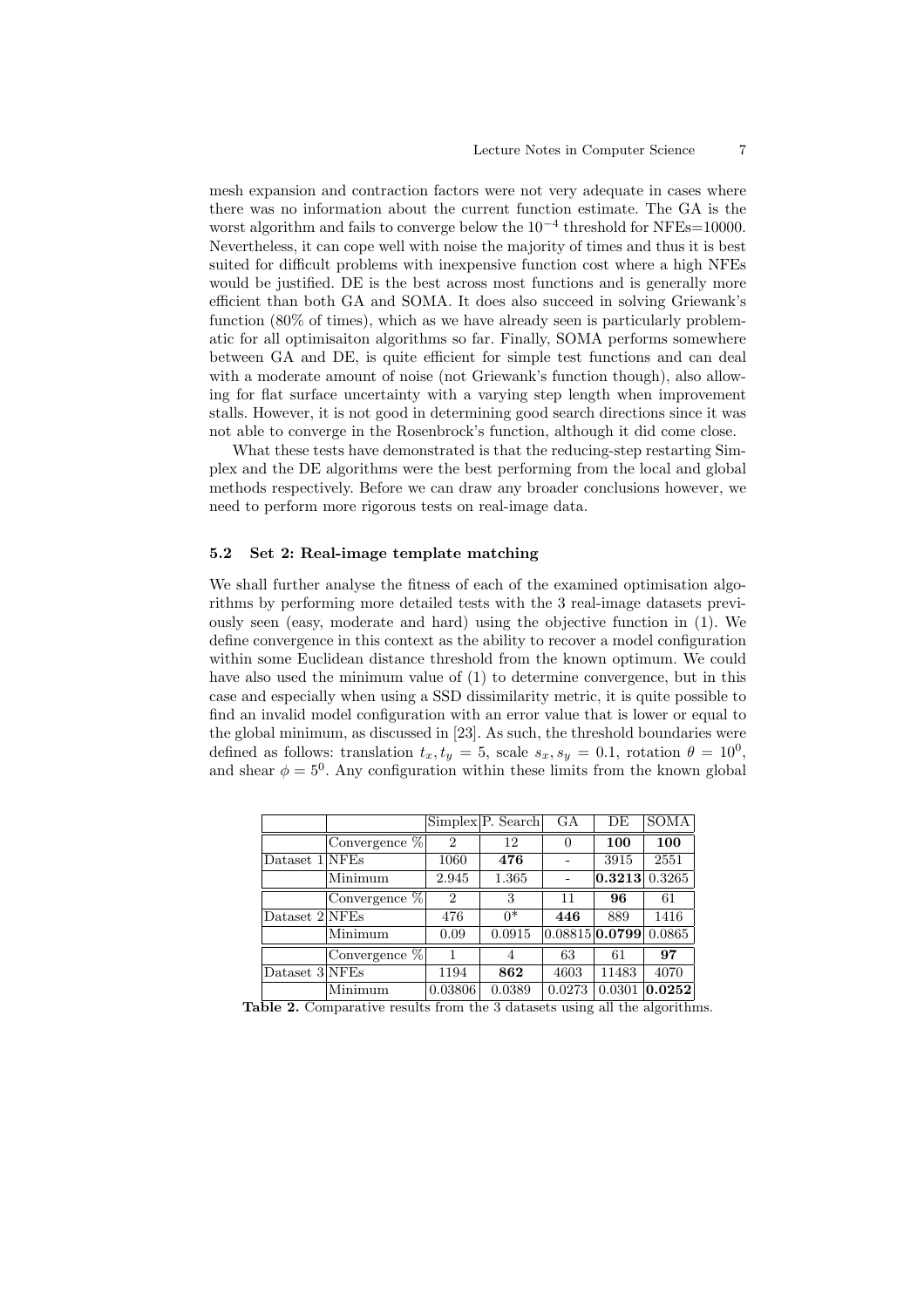minimum will be considered a valid solution and convergence will be deemed as successful. The same values have been used across all the 3 datasets. We can now define a number of quantitative measures such as the *global minimum* of a converged test run; the time to convergence, that is how many iterations before the optimisation reached the convergence thresholds and the convergence percentage, that is the number of times the optimisation converged inside the set threshold.

In all the following tests, we used a maximum of 2000 and 20000 NFEs for the local and global optimisation methods respectively, and each method was allowed to perform 100 separate tests, the results of which were averaged. None of the algorithms was initialised close to the ground truth solution, but instead and in order to eliminate any bias, they were started randomly within the 6 coefficient domains. In more detail, we used the following settings for each method: **Simplex** algorithm with random initial  $7\times6$  simplex within the boundaries [1-50, 1-50, 0.5-1, 0.5-1, 1-20, 1-20], step size  $\lambda = [20, 20, 2, 2, 50, 20]$  and cooling rate  $r=0.9$ ; **Pattern search** initial randomly generated population in the range  $[0-100, 0-100, 0.5-1.5, 0.5-1.5, 0-50, 0-10]$ . Poll method = positiveBasis2N, initial mesh size=30, rotate and scale mesh, expansion factor=2 and contraction factor=0.5;  $GA$  200 generations and 100 populations. Initial population function  $U([0-100], [0-100], [0-1], [0-1], [0-50], [0-10])$ ; **DE** populations=100, maximum iterations=200, F=0.8, CR=0.5, strategy= $Best1Bin$ . Soft boundaries=[1-100, 1-100, 0.5-2, 0.5-2, 0-100, 0-50]. Finally SOMA step=0.5, pathLength=1.5, prt=0.1, migrations=100, popsize=50. Hard boundaries=[1-100, 1-100, 0.5-2, 0.5-2, (-180)-180, (-50)-50]. These settings were kept fixed throughout all the datasets.

Dataset 1 - MRI image: The first test data consist of an MRI scan of a human brain in front of a black background (Fig. 1(a)). A template of the object was subjected to a 2-D affine transform with:  $(t_x, t_y) = 65, 68$ ;  $(s_x, s_y) =$ 0.925, 1.078;  $\theta = -25$  and  $\phi = -5.5826$ . The SSD error between the optimal template and the scene, including minor interpolation and approximation errors, is 6.6689. After 100 experimental runs with each algorithm, we obtained the results in rows 2-4 of Table 2.

It is clear that both DE and SOMA have the best performance, with all their test runs converging inside the threshold. DE uses only about 20% of its optimisation budget to achieve convergence on average, but SOMA is the clear winner with approximately 1400 less NFEs required for comparable results. Next we have the genetic algorithm which very suprisingly did not manage to converge

|                                                                                                                                                                                                                                                                                                                                                              | Dataset 1         | Dataset 2         | Dataset 3          |
|--------------------------------------------------------------------------------------------------------------------------------------------------------------------------------------------------------------------------------------------------------------------------------------------------------------------------------------------------------------|-------------------|-------------------|--------------------|
| Convergence $\%$ ( $\pm\%$ )                                                                                                                                                                                                                                                                                                                                 | $ 86\% (-14\%)$   | $ 41\%$ (-33\%)   | $ 81\% (-16.5\%)$  |
| Hybrid SSD $@$ 6000 NFEs $(\pm \%)$                                                                                                                                                                                                                                                                                                                          | $ 0.4275 (-65\%)$ | $ 0.0868(-24\%) $ | $ 0.02661$ (-22\%) |
| <b>SOMA SSD @ 6000 NFEs</b>                                                                                                                                                                                                                                                                                                                                  | 1.215             | 0.1138            | 0.03419            |
| $ {\rm SOMA} \hspace{0.1cm} {\rm SSD} \hspace{0.1cm} \textcircled{a} \hspace{0.1cm} 20000 \hspace{0.1cm} {\rm NFEs} \hspace{0.1cm} (\pm \%)  0.3265 \hspace{0.1cm} (-73\%)  0.08659 \hspace{0.1cm} (-24\%)  0.02523 \hspace{0.1cm} (-26\%)  0.02523 \hspace{0.1cm} (-73\%)  0.02523 \hspace{0.1cm} (-73\%)  0.02523 \hspace{0.1cm} (-73\%)  0.02523 \hspace$ |                   |                   |                    |

Table 3. The results of the hybrid and SOMA tests at 6000 and 20000 NFEs.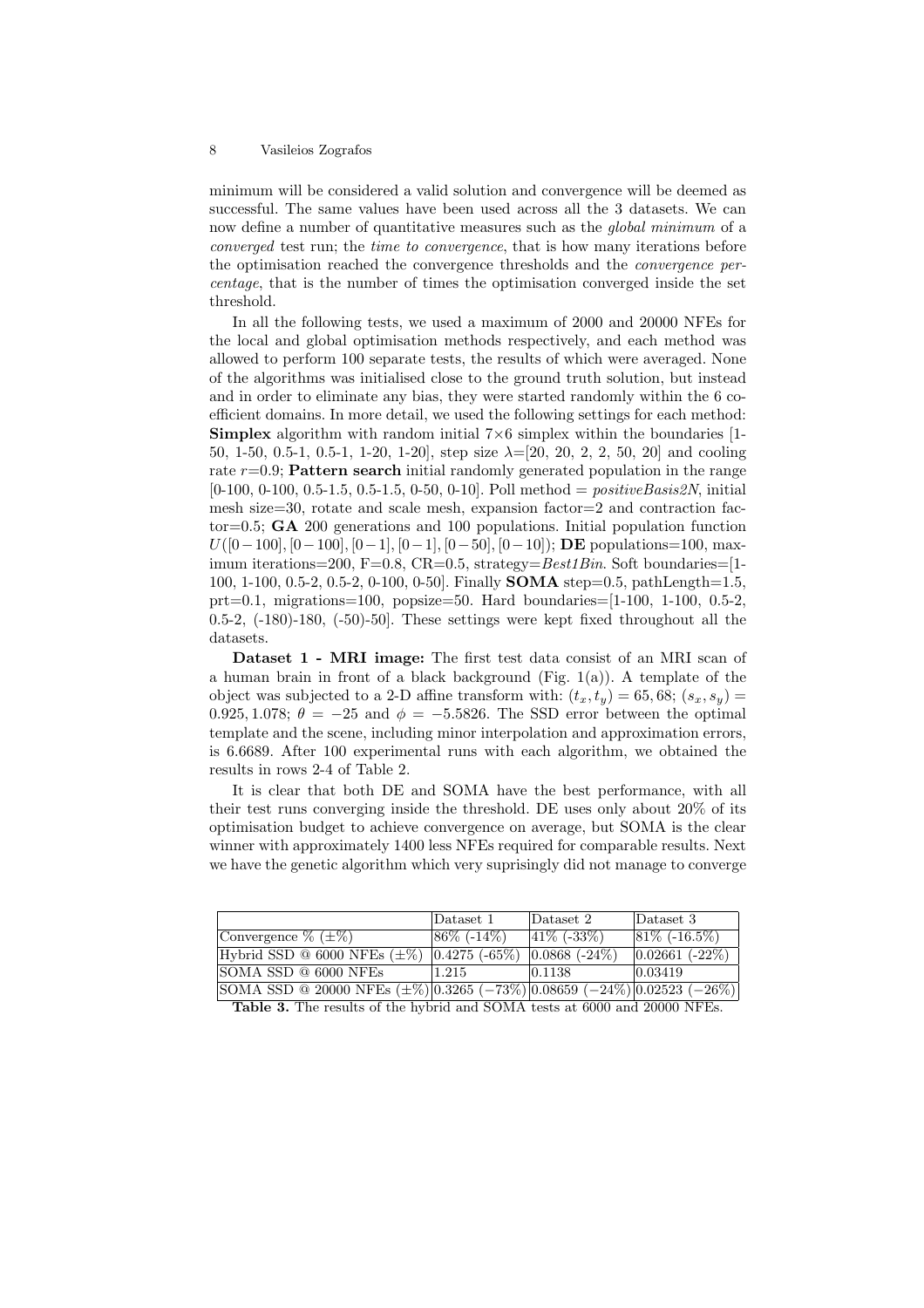in any of the 100 tests but instead converged inside one of the many pronounced local minima of the rotation parameter  $\theta$  (due to the symmetry of the human brain scan), while having successfully identified the other parameters.

From the local methods, due to the absence of good initialisation, we expect much lower convergence rates than the global methods. Compared between themselves, the pattern search search can converge many more times and at around half the NFEs than the simplex requires.

Dataset 2 - CMU PIE data: The second installment of tests was carried out in a real image sample (see Fig. 1(b)) from the CMU PIE database [21], with a complex background but which is given as a separate image. This is a more difficult scenario than previously and we expect a lower convergence rate across all the methods. In this occasion, the ground truth is located at  $[82, 52, 1.0786, 1.1475, 10^0, -4.8991^0]$  with an SSD error of 0.1885. After 100 test runs for each optimisation algorithm, we obtain the results in rows 5-7 of Table 2. As expected, we see an overall drop in the recognition results with DE being the best performing method, while at the same time displaying convergence behaviour reminiscent of a local method; that is, converging in under 900 NFEs. The rest of the algorithms perform rather poorly, with SOMA at 61% and GA at a much lower 11%. Furthermore, all methods find a good minimum at  $\langle 0.1, \rangle$ which is lower than the known solution, since they can effectively overcome any inherent interpolation and approximation errors. We also note that in the case of the pattern search algorithm, the only 3 cases that succeeded in converging correctly, were the ones that randomly initialised inside the basin of attraction.

Dataset 3 - Real image data without a background model: Finally we arrive to the hardest case; A real image with a complex background, but without any model of the latter (see Fig.  $1(c)$  and  $(f)$ ). Due to the increased difficulty associated with this particular dataset, it is expected that the overall optimisation performance will be further reduced. The optimal SSD solution in this case is  $[106, 59, 0.9048, 1.0444, 12.02^0, 0^0] = 0.0488$ . If we use the same optimisation settings as we did previously, we get the following results after 100 test runs (Table 2 rows 8-10). SOMA performs very well with a 97% convergence ratio, with the GA coming second at 63% and DE not particularly efficient at 61%. We also see that it takes DE many more iterations in order to converge, whereas SOMA and GA on average reach the global minimum around 2.5 times faster. Despite that, all the global methods reached approximately the same minimum error. Both the local methods managed to converge fast and towards a very good solution but for only a limited number of cases, most probably due to the absence of good starting points.

In conclusion we may say that both DE and SOMA perform consistently well in all the 3 cases, with an expected performance penalty associated with the increased difficulty of each dataset, and both reach approximately the same minimum at the end of their allocated time budget. Where they differ however, is in the time they require for initial convergence, with SOMA being the clear winner since it manages to approximate the correct solution much earlier than DE. This makes SOMA ideal for the hybrid approach later on. As far as the GA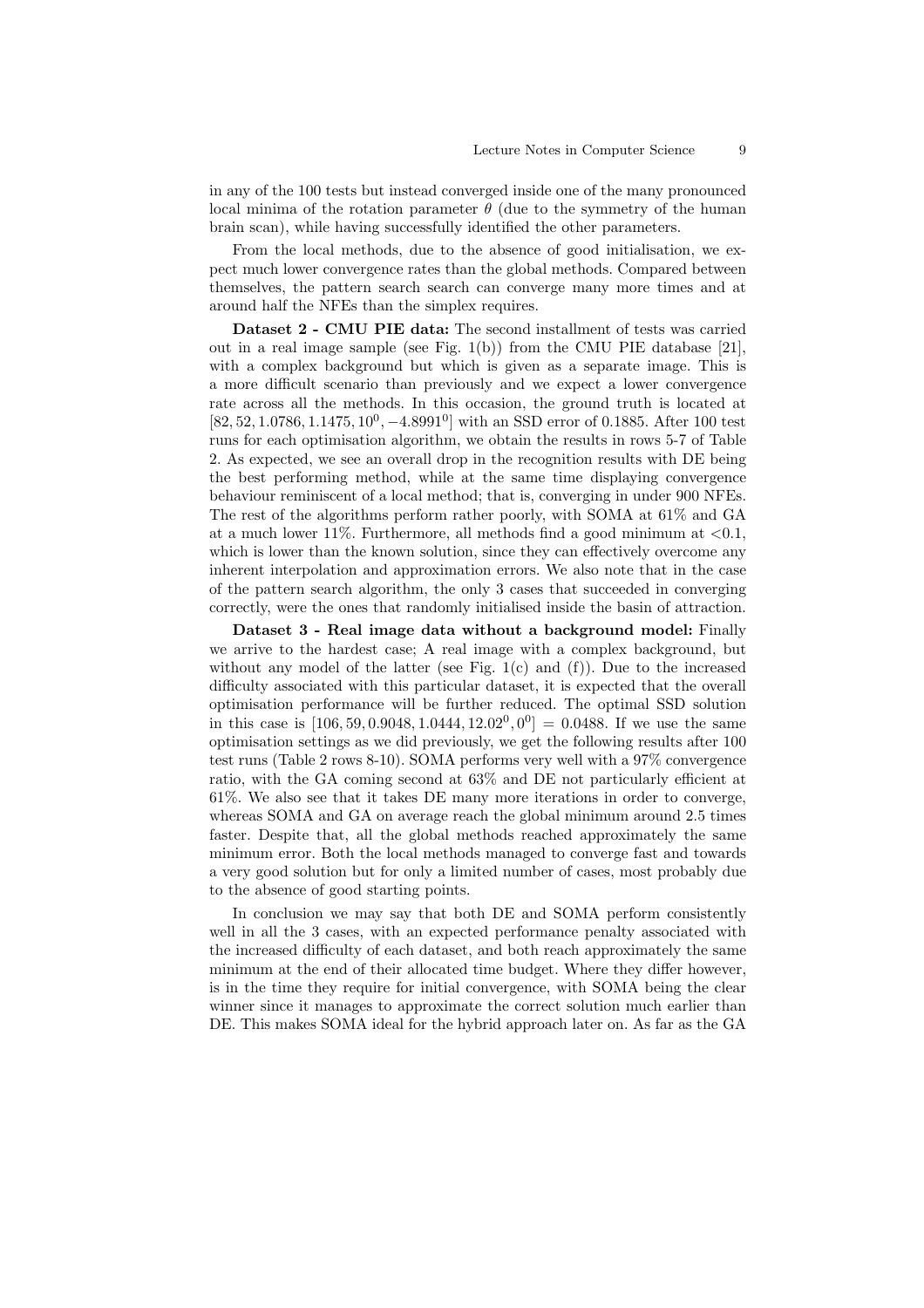is concerned, we have seen that it can reach an equally good minimum error, just like SOMA and DE, when and if it converges successfully. Nevertheless, it has the tendency to get stuck in pronounced local minima in all but the simplest datasets, which consequently reduces its effectiveness on template matchingbased object recognition. The two local methods, simplex and pattern search, can converge very fast and nearly at the same minimum whenever they can reach its proximity. We can therefore use either one for the hybrid approach next.

#### 5.3 Hybrid approach

The hybrid approach is essentially the combination of a global, stochastic algorithm (in this case SOMA) designed to get us close to the basin of attraction as early as possible from a random, distant location on the error surface, and a local method (Simplex), whose purpose is to rapidly refine the good recovered solution, much faster and more efficiently than the global method alone can. The only additional issue with using a hybrid method, is how to determine when is the best time to switch between methods. One possibility, is to use a number of concurrent criteria to decide when we are close to the switch point. The first such criterion, could be a proximity threshold such as the Euclidean distance previously used to determine convergence. Another could be the observed relative gain of each successful iteration. When the gain is below some predetermined value, we can assume that the global algorithm has near-stalled and switch to the local method. Finally, a third criterion might be the relative change of each parameter at every iteration. Alternatively, we may opt to use a fixed NFE-related threshold, based on the information we have about the optimisation behaviour of SOMA. If for example we revisit Table 2 we can see that on average and across all 3 datasets, SOMA requires between 1500-4000 NFEs to reach the minimum error threshold. We can therefore use this prior knowledge and set SOMA to run at a fixed number of 4000 NFEs. Such a number will most likely ensure that the simplex switch is performed when we are near the solution.

The only settings that we altered since the previous test runs are: SOMA migrations=20, popsize=50  $\approx$  4000 NFEs; Simplex 2000 NFEs, initial 7×6 simplex that includes as a vertex  $V_1$  the optimum recovered solution from the



Fig. 2. Plots comparing the hybrid approach and the SOMA method for the 3 datasets.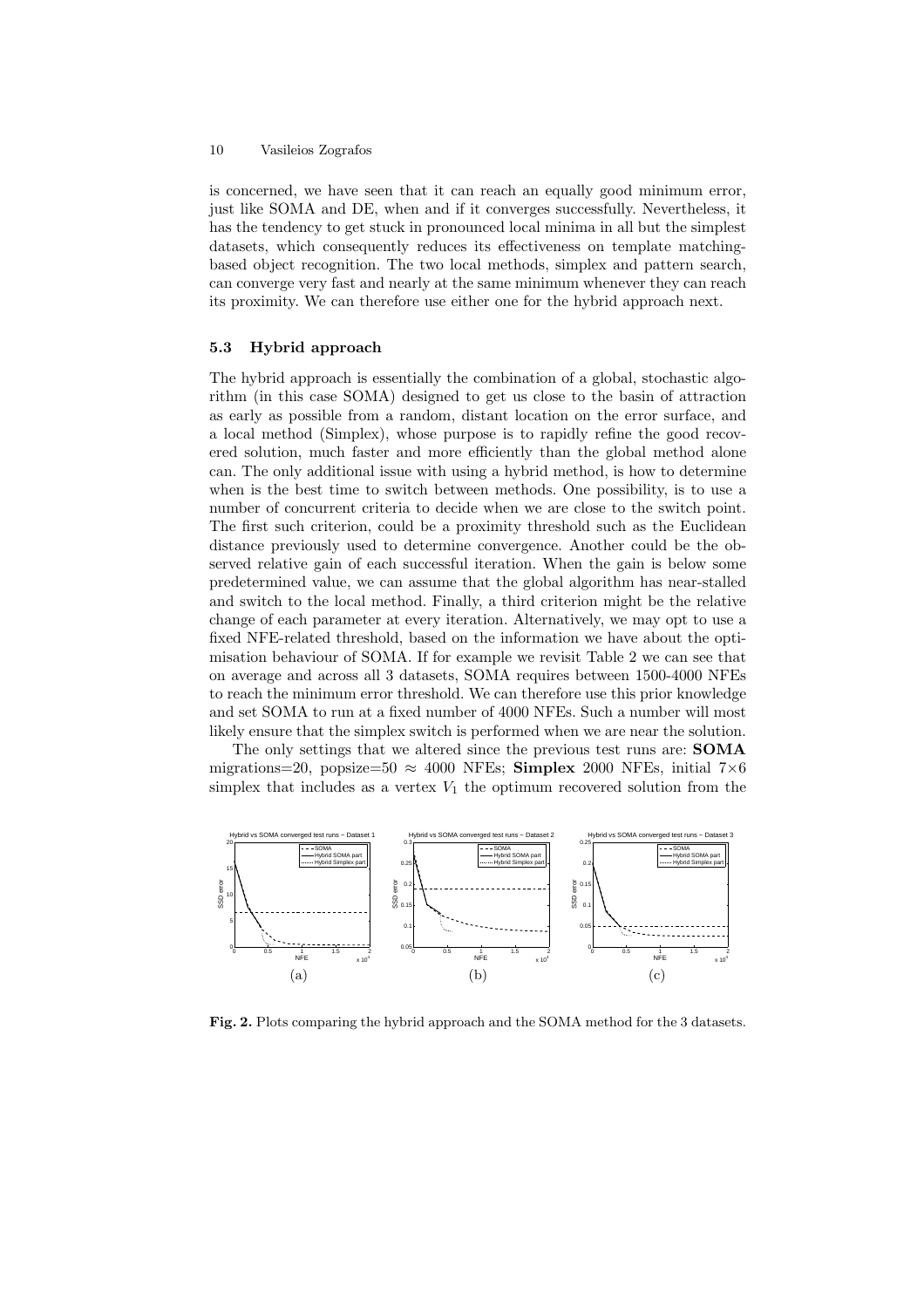SOMA run and 6 random vertices  $V_{2-7}$  generated at a distance d=[5,5,0.1,10,5] from  $V_1$ . Note, this is the Euclidean distance threshold from earlier. We carried out 100 test runs of the hybrid method for each of the 3 datasets and we present the results on Table 3. The second row shows the convergence rate of the hybrid method. The percentage differences  $(\pm \%)$  in this row are in relation to the original SOMA results (column 7 of Table 2). The next two rows show the average SSD error of the 100 hybrid runs and the original 100 SOMA runs at 6000 NFEs. The percentage differences of row 3 are in relation to the results in row 4. Finally, the last row shows the average SSD error of the original 100 SOMA runs at the maximum 20000 NFEs, with a percentage difference in relation to the results in row 4. We see that the convergence ratio of the hybrid, is only around 15-30% lower than the original tests, but the error is between 20-65% lower than the SOMA-only approach for the same NFEs. In fact, the error values are quite close to the original recovered minima using the full 20000 NFEs. This can also be seen in the iteration plots in Fig. 2, where we can observe the secondary drop of the local method, which always manages to refine the optimisation further (i.e. there is no stall at the switch point), indicating that on average we have chosen good switch points and that the local method can converge faster that the global method for the same number of iterations.

We may therefore say that by using a hybrid approach, it is possible to obtain results that are very close to a global algorithm-only solution, but at a considerably reduced NFEs cost. In that sense, a hybrid optimiser might be useful in situations where we are faced with a costly objective function but a good initialisation for a local-only method is not available. With the application of the hybrid method we may still use a global algorithm for initialisation, while avoiding the increased NFEs overhead.

# 6 Conclusion

In this paper we have examined the suitability of a number of different optimisation methods (both novel and traditional) for the task of template matching. We have tested against a series of 2-D, analytic functions designed to highlight the generic properties of each optimisation method, followed by three realistic datasets of progressive difficulty, commonly encountered in computer vision. Our results show that the novel methods outperform the traditional approaches in all cases, and we hope that this work serves as a first step into introducing these novel methods to the computer vision community and establishing them as better alternatives to the methods currently being used. Finally we argue that a hybrid combination of a global and local methods can produce equally good results in a fraction of the time required by a global method alone. We demonstrate this to some degree, with a number of additional experiments.

# References

1. Peters, G.: Theories of three-dimensional object perception: A survey,. Recent Research Developments in Pattern Recognition, Transworld ResearchNetwork (2000)